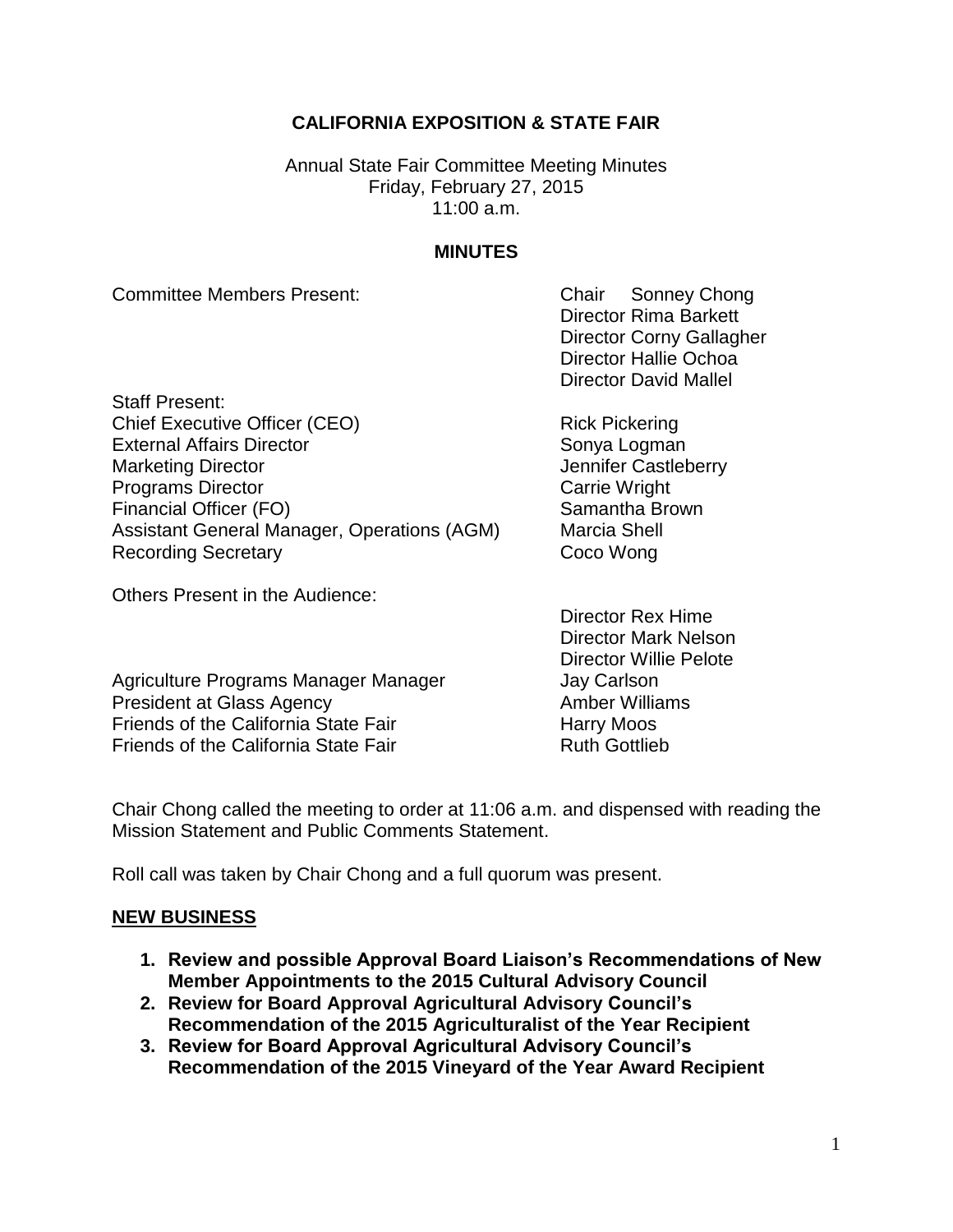- **4. Review for Board Approval Agricultural Advisory Council's Recommendation of Wine Lifetime Achievement Award Recipient**
- **5. Review for Approval Agricultural Advisory Council's Support of Staff's Recommendation of the 2015 Agricultural Progress Award Recipient**
- **6. Review for Approval Staff's Recommendation of the 2015 Golden Bear Award Recipient**

Program Director Wright reviewed the list of recommended Cultural Advisory Council (CAC) candidates to the Committee for consideration and recommendation to the Board for approval. In addition, CAC recommended to the Board liaisons an early end of term and removal for Council Member Angel Nazir. She was unable to attend meetings in the 2014 calendar year.

Chair Chong reported an overview of the application, review and selection process.

#### **Motion:**

It was moved by Director Gallagher and seconded by Director Mallel to approve and recommend to the Board the Cultural Advisory Council's Recommendation of New Members to the Council. **All in favor, motion carried unanimously.**

Program Director Wright distributed the Staff report for 2015 State Fair Awards that are traditionally presented at the Friends of Fair Gala. Copies for review are on file.

Director Gallagher reported the recipient of the 2015 Agriculturalist of the Year is Charles Ahlem. Director Gallagher shared his background, knowledge and his leadership roles in supporting many organizations, particularly in sustainability practices.

CEO Pickering noted that Judy King Barkett had been the Program Director of Cal Expo for the number of years. Under her leadership, the Program Department accomplished and established a number of outstanding State Fair Programs. Another honoree, Diane Olds Rossi, has been involved with Calvalcade of Horses over 25 years. Her unique show was recognized with many industry awards.

CEO Pickering noted that Joe Barkett had a great achievement during the time when he served at Cal Expo. He recently helped negotiate the Multi-Use Sports Field Agreement and Amendment No #1. We appreciate his knowledge and expertise in the industry.

# **Motion:**

It was moved by Director Gallagher and seconded by Director Ochoa to approve and recommend to the Board Charles "Chuck" Ahlem as the recipients as outlined for the series of 2015 State Fair Awards. **All in favor, motion carried unanimously.**

# **Motion:**

It was moved by Director Gallagher and seconded by Director Mallel to approve and recommend to the Board the award recipient for 2015 Wine Lifetime Achievement Award and 2015 Golden Bear Award. **All in favor, motion carried unanimously.**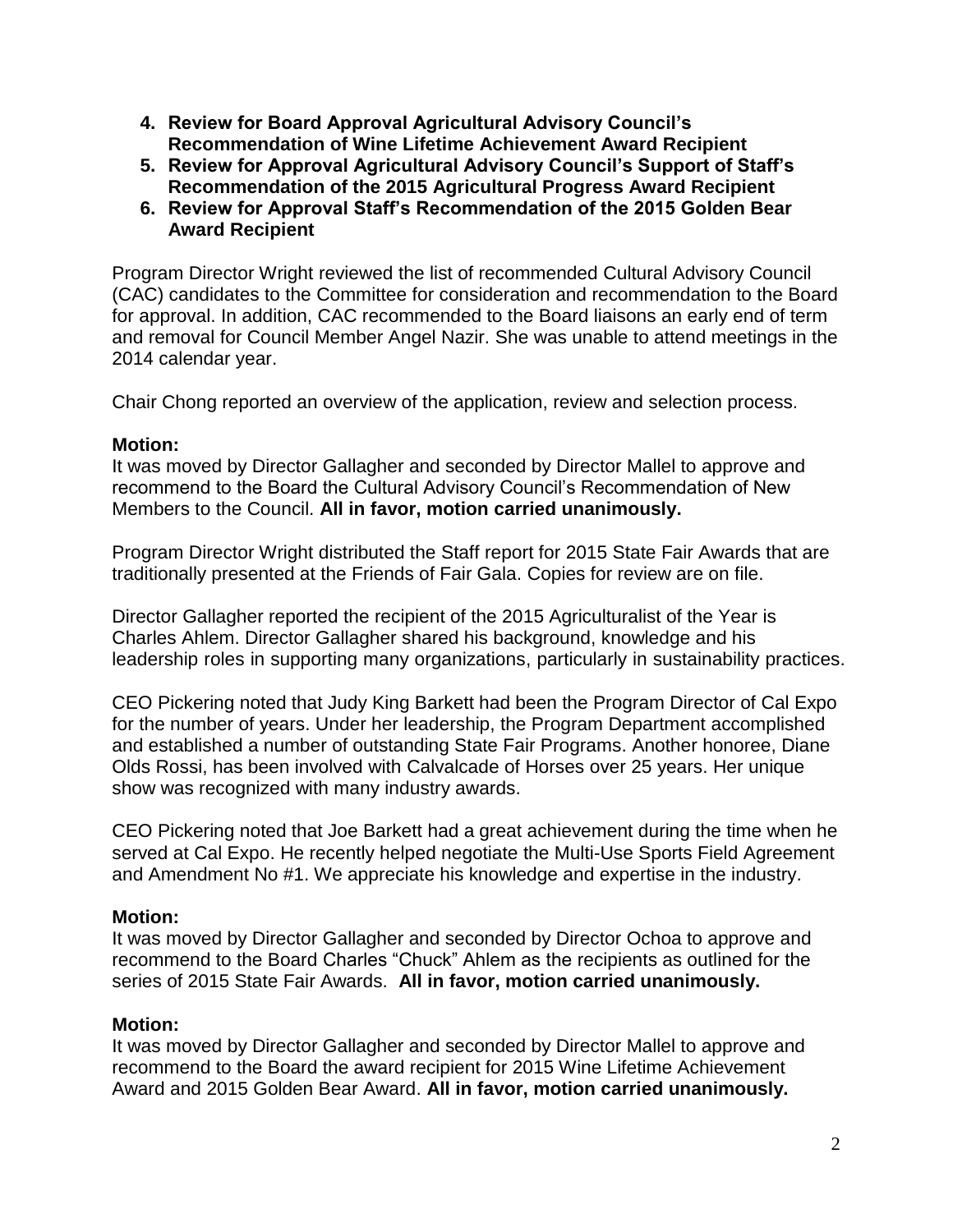### **MATTER OF INFORMATION**

#### **1. Staff Reports**

### **2. State Fair 2015 General Update**

Program Director Wright reported and updated on the 2015 State Fair Programming. Dream Big will focus more on science and will build an additional mommy's lounge for patrons' comfort. Cal Expo Center Building 3 is creating a new exhibit called "Minds in Motion" this year which will feature teen friendly exhibits to continuously showcase the best of California.

The new Olive Oil Competition Grant has received many positive feedbacks from industries. Producer of America's Heartland will film the Judging of the Olive Oil Competition and air on May 7. Again this year, Beach Buddy Adventure has been awarded a \$40,000 grant from the California Coastal Commission and the program received the National Conservation Crop Award in Washington D.C., February 8-11, 2015.

Marketing Director Castleberry reported that Staff has been working on updating the Cal Expo year-round and State Fair logo to revamp a fun vibe into the brand. The logo is determined with the collaborative effort from Staff and Team at Glass agency. They have developed more than 100 different brandings before they finalized the logo.

The Marketing team will announce the concert line-up and will expect to be released on March 5. The ticketing pricing information will also be published on the website. The marketing team is developing a State Fair Mobile App called InfusionSoft to integrate technology into a user-friendly communication tool.

AGM Shell reported that Staff is still processing the Commercial and concessions' applications.

External Affairs Director Logman reported that Staff continues to explore 2015 partnership opportunities to involve other State agencies, businesses, and non-profit partners. Youth Leadership Day is the new promotional day which focuses on youth development and leadership. She noted the list of the upcoming events for the Committee to involve and support before the Fair. Staff will send a calendar reminder to the Board.

External Affairs Director Logman noted that planning for the annual Gala is well underway and ahead of previous years. 21 sponsorships were received last year. This year, Staff and the event planner, Ruth Gottlieb, are working on getting more sponsorship.

Ruth Gottlieb, the planner of the annual Gala reported that the goal of this year is to increase visibility for the scholarship program, sponsorships, and State Fair to achieve the target as we move forward. Gala packet is ready to distribute in electronic format.